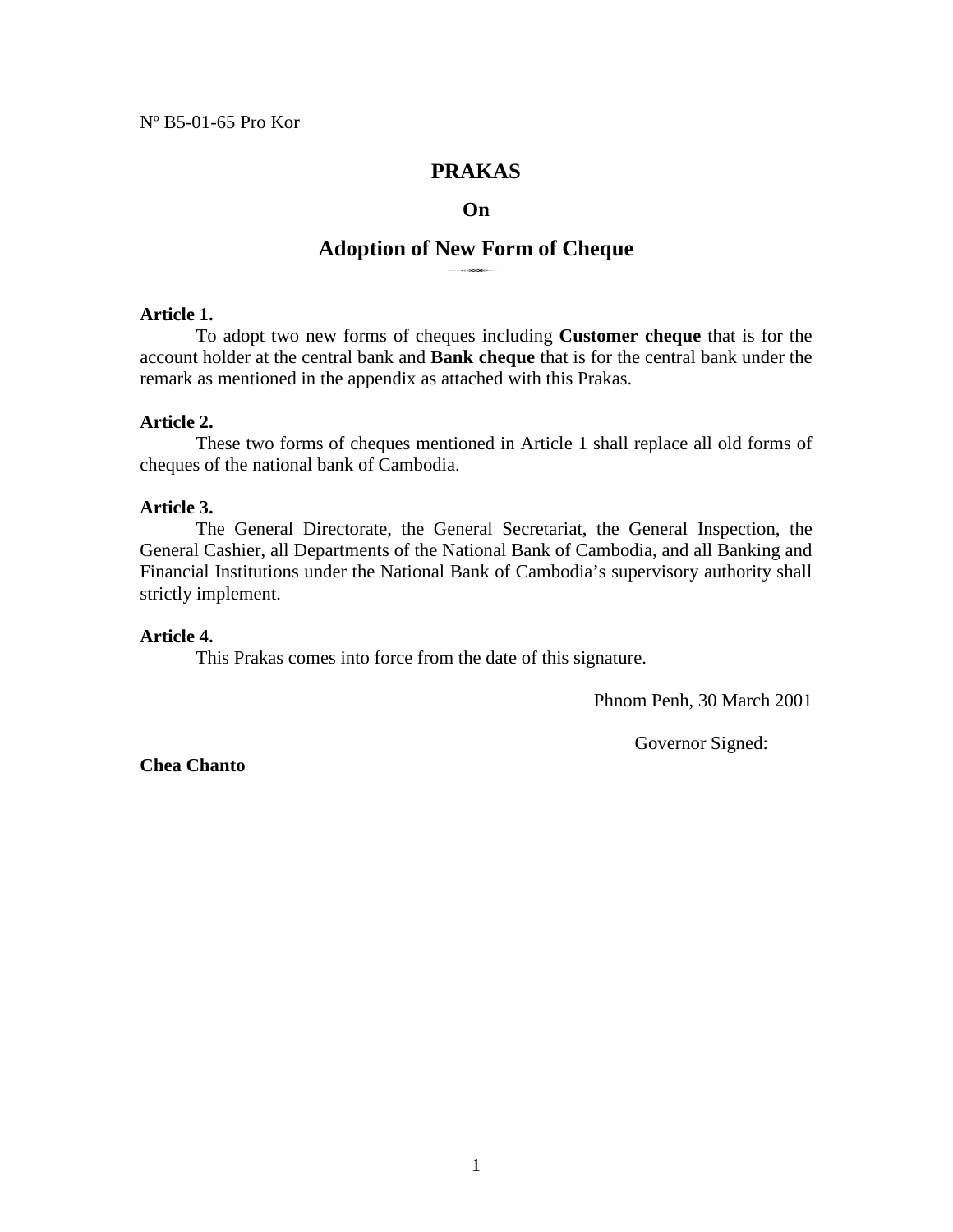## **Appendix**

## **The remark of new cheque**

(Based on Article 1 of the Prakas on the adoption of new form of cheque No. B501-65 Pror Kor dated 30<sup>th</sup> March 2001 of the national bank of Cambodia)

## **1- Customer Cheque** has remark as follows:

# **A- General Remark**

- **-** Length : 166 m.m
- **-** Width : 83 m.m
- **-** Main color : Light blue and light green
- **-** On the left upper-side of the cheque, there are blue Khmer and English word "National Bank of Cambodia" with the address "22-24 Preah Norodom Blvd, Phnom Penh". On the right side, there is a printed lightyellow oval shape with the word "Date......" on the above.
- **-** On the left central part of the cheque, there are Khmer and English word "Pay to" and "The sum of" with three lines connected from the word for the recording of the amount in letter. On the right side, there is a rectangular box with a dotted line inside for the recording of the amount in figure. There are Khmer and English word "/or Bearer" on the above and "/Signature" below the box.
- **-** On the lower side of the cheque, there is a tiny line from the left-end to the right-end. Along with this line on the left lower side, there is a word "Cheque" with series number of the cheque printed in red ink. On the central part above the line, there is a word "No Signature below this line". Below the line, there is a word "Account No." for the recording of name and customer account number.

Besides these general remark mentioned above, there is a picture of the national bank of Cambodia printed with the size of 1/3 of the cheque from the central part to the left.

## **A. Special Remark**

- **-** At the central part of the cheque, three lines connected from the word "ebIk[¼Pay to" and "cMnYnTwkR)ak;¼The sum of" are the lines aggregated with tiny words of "NATIONAL BANK OF CAMBODIA" that can be read by using magnifying glass.
- **-** At the central part of the oval shape, there is a word "NBC" printed in invisible ink that can only be seen under purple light.
- **-** Inside a small rectangular box in which amount of money in figure is written and surrounding the three lines which are used for writing amount of money in words, there are two separated rectangular boxes printed in invisible ink and these two boxes can be reflected under purple light.
- **-** Series number of the cheque is printed in red ink which can be reflected under purple light.